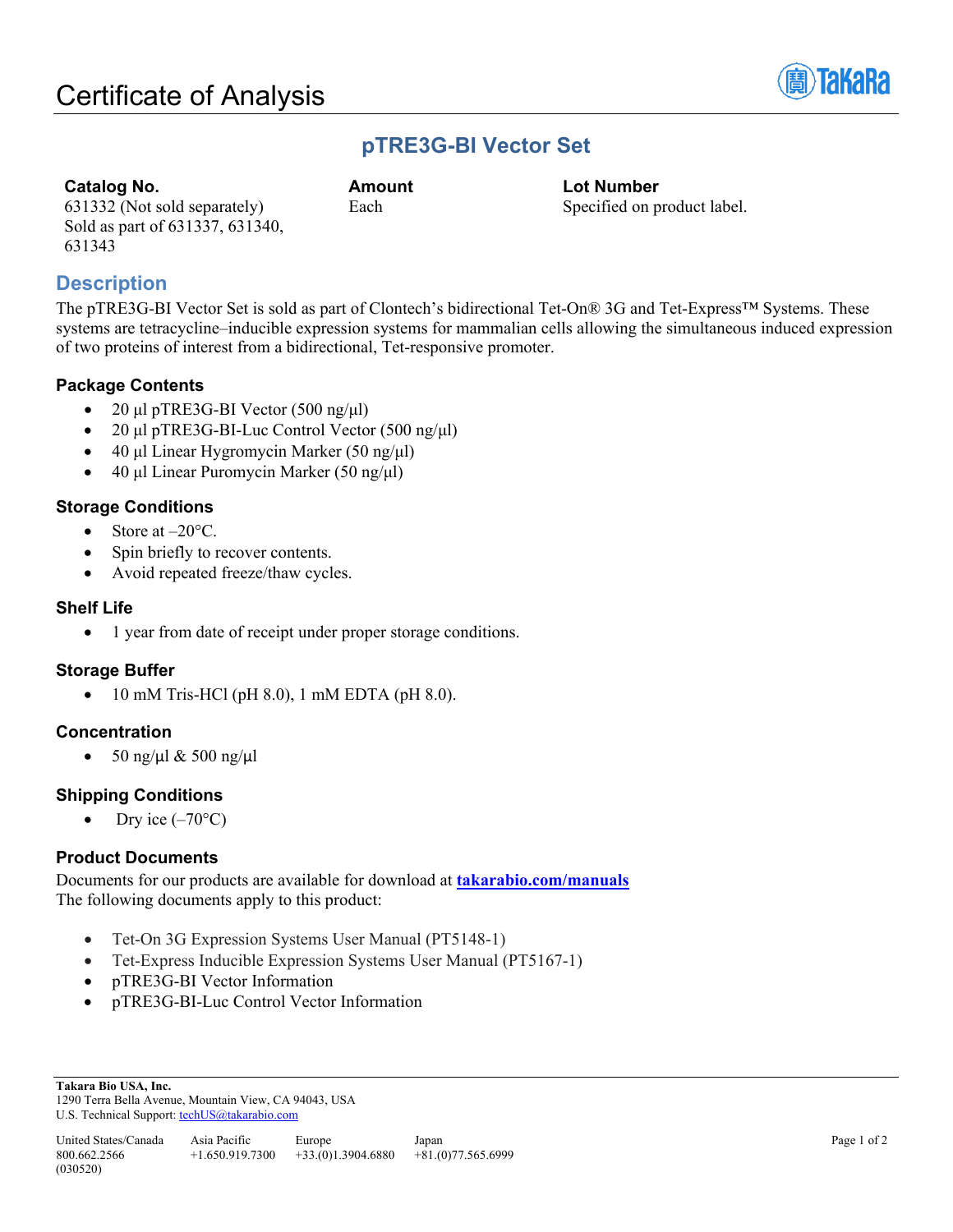# Certificate of Analysis Cat. No. 631332

pTRE3G-BI Vector Set (Not sold separately) Sold as a part of 631337, 631340, 631343

## **Propagation in** *E. coli*

- Recommended host strain: Stellar™ Competent Cells (Cat. No. 636763).
- Selectable marker: Plasmids confer resistance to ampicillin (100 μg/ml) in *E. coli* hosts.
- *E. coli* replication origin: pUC

## **Quality Control Data**

## **Plasmid Identity & Purity**

• Digestion with the indicated restriction enzymes produced fragments of the indicated sizes on a 0.8% agarose/EtBr gel:

| <b>Vector</b><br>pTRE3G-BI | Enzyme(s)<br><b>XhoI</b><br>XhoI, BglII | Size (kb)<br>$2.9$ kb<br>2.5 & 0.4 k |
|----------------------------|-----------------------------------------|--------------------------------------|
| pTRE3G-BI-Luc-Control      | <b>XhoI</b><br>BamHI, EcoRI             | 4.5 kb<br>$4.0 \& 0.5$ kb            |

- Vector identity was confirmed by sequencing.
- A260/A280: 1.8–2.0

It is certified that this product meets the above specifications, as reviewed and approved by the Quality Department.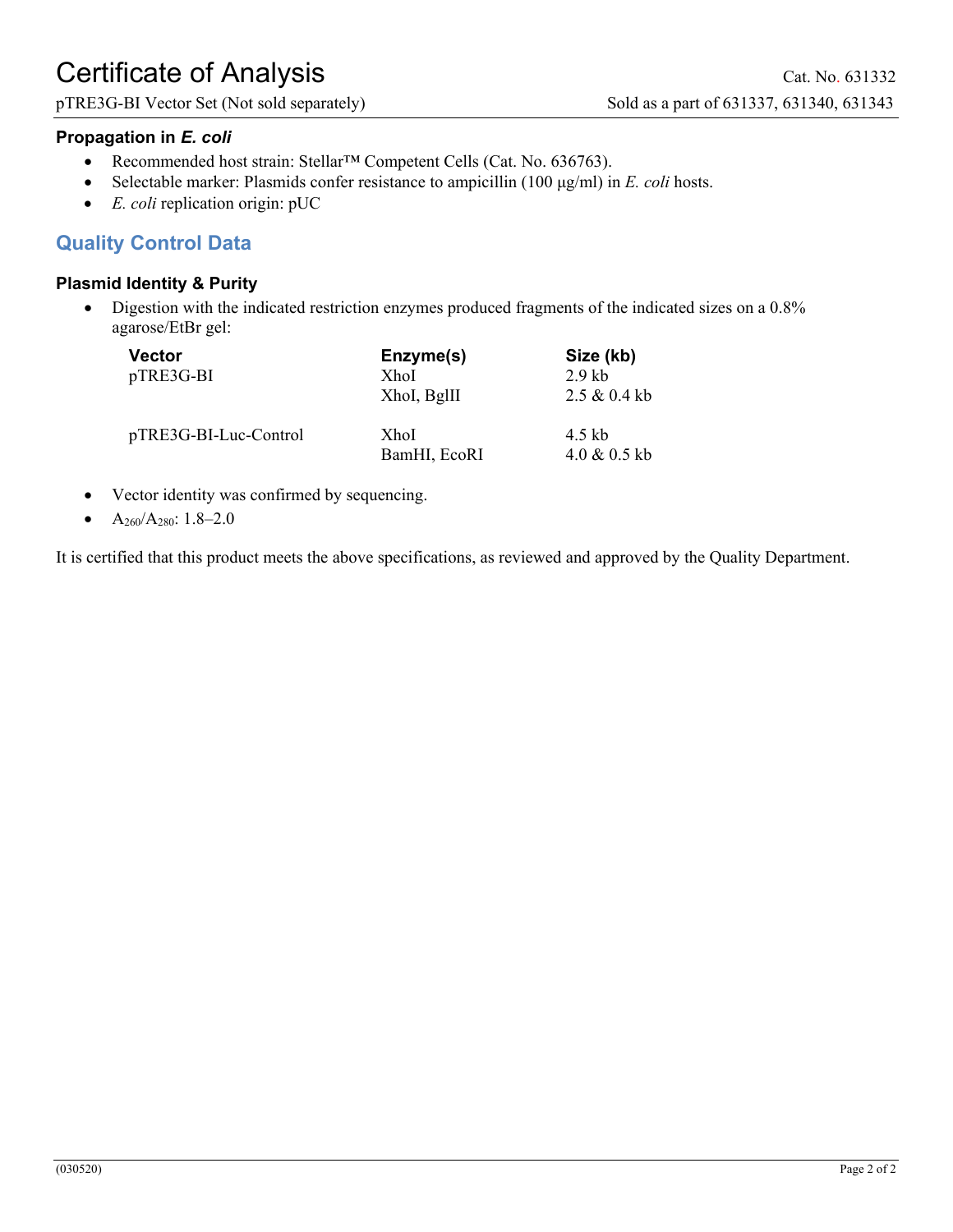

# **pTRE3G-BI Vector Set**

#### **CATALOG NO.**

**631332**

#### **NOTICE TO PURCHASER:**

Our products are to be used for **Research Use Only**. They may not be used for any other purpose, including, but not limited to, use in humans, therapeutic or diagnostic use, or commercial use of any kind. Our products may not be transferred to third parties, resold, modified for resale, or used to manufacture commercial products or to provide a service to third parties without our prior written approval.

Your use of this product is also subject to compliance with the licensing requirements, listed below if applicable, and described on the product's web page at [http://www.takarabio.com.](http://www.takarabio.com/) It is your responsibility to review, understand and adhere to any restrictions imposed by these statements.

#### **STATEMENT 42**

Use of the Tetracycline controllable expression systems (the "Tet Technology") is covered by a series of patents including U.S. Patent # 7541446, # 8383364, # 9181556 , European patents EP # 1200607, # 1954811, #2352833 and corresponding patent claims outside these regions which are proprietary to TET Systems GmbH & Co. KG. Academic research institutions are granted an automatic license with the purchase of this product to use the Tet Technology only for internal, academic research purposes, which license specifically excludes the right to sell, or otherwise transfer, the Tet Technology or its component parts to third parties. Notwithstanding the above, academic and not-for profit research institutions whose research using the Tet Technology is sponsored by for profit organizations, which shall receive ownership to any data and results stemming from the sponsored research, shall need a commercial license agreement from TET Systems in order to use the Tet Technology. In accepting this license, all users acknowledge that the Tet Technology is experimental in nature. TET Systems GmbH  $\&$  Co. KG makes no warranties, express or implied or of any kind, and hereby disclaims any warranties, representations, or guarantees of any kind as to the Tet Technology, patents, or products. All others are invited to request a license from TET Systems GmbH & Co. KG prior to purchasing these reagents or using them for any purpose. Takara Bio USA, Inc. is required by its licensing agreement to submit a report of all purchasers of the Tet-controllable expression system to TET Systems.

For license information, please contact: GSF/CEO TET Systems GmbH & Co. KG, Im Neuenheimer Feld 582 69120 Heidelberg Germany Tel: +49 6221 5880400 Fax: +49 6221 5880404 email: info@tetsystems.com

| Takara Bio USA, Inc.<br>1290 Terra Bella Avenue, Mountain View, CA 94043, USA |                     |                     |                     |           |  |
|-------------------------------------------------------------------------------|---------------------|---------------------|---------------------|-----------|--|
| U.S. Technical Support: techUS@takarabio.com                                  |                     |                     |                     |           |  |
| <b>United States/Canada</b>                                                   | <b>Asia Pacific</b> | <b>Europe</b>       | Japan               | 3/05/2020 |  |
| 800.662.2566                                                                  | $+1.650.919.7300$   | $+33(0)1.3904.6880$ | $+81(0)77.565.6999$ |           |  |